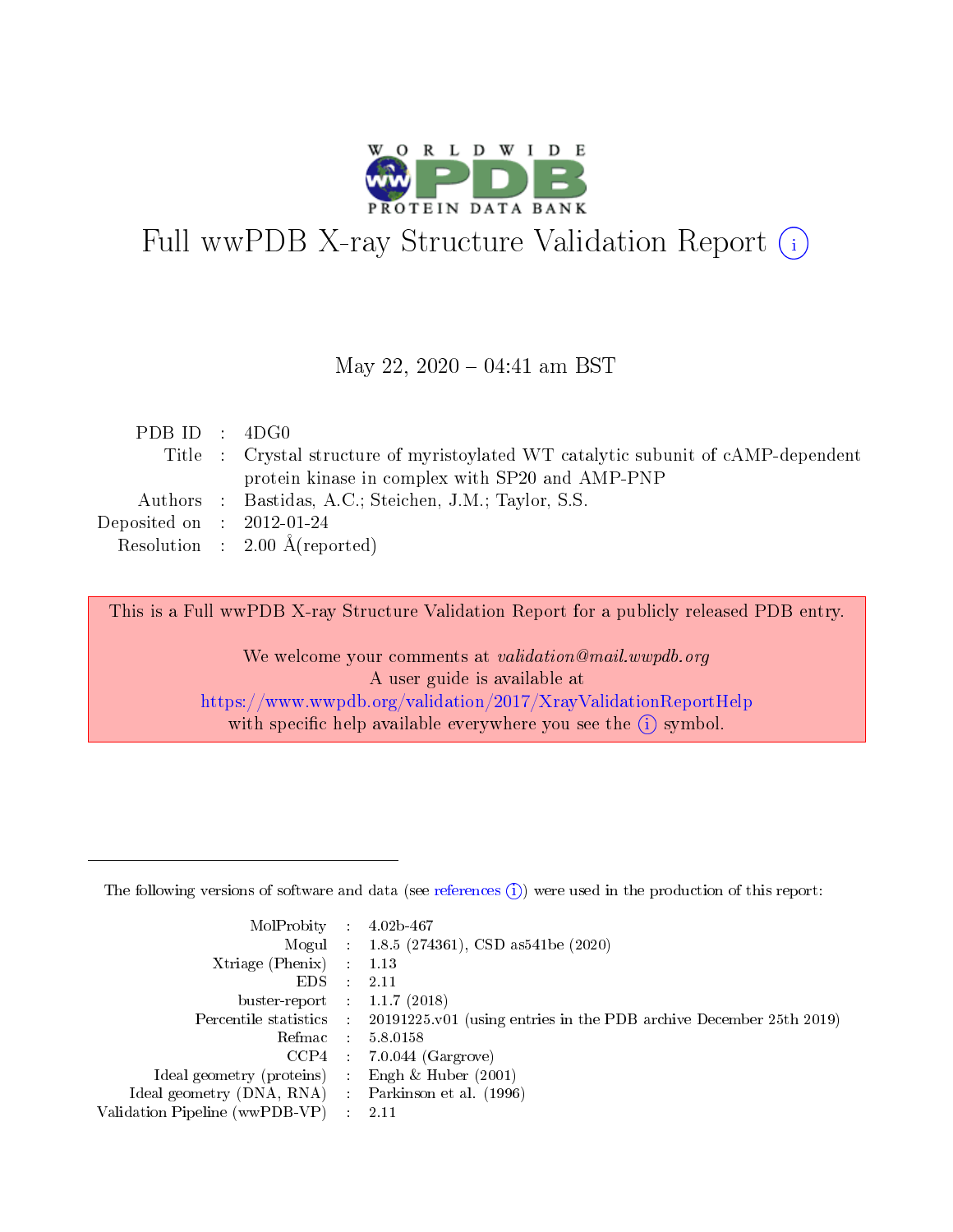# 1 [O](https://www.wwpdb.org/validation/2017/XrayValidationReportHelp#overall_quality)verall quality at a glance (i)

The following experimental techniques were used to determine the structure: X-RAY DIFFRACTION

The reported resolution of this entry is 2.00 Å.

Percentile scores (ranging between 0-100) for global validation metrics of the entry are shown in the following graphic. The table shows the number of entries on which the scores are based.



| Metric                | Whole archive<br>$(\#\mathrm{Entries})$ | Similar resolution<br>$(\#\text{Entries}, \text{resolution range}(\textup{\AA}))$ |
|-----------------------|-----------------------------------------|-----------------------------------------------------------------------------------|
| $R_{free}$            | 130704                                  | 8085 (2.00-2.00)                                                                  |
| Clashscore            | 141614                                  | $9178(2.00-2.00)$                                                                 |
| Ramachandran outliers | 138981                                  | $9054(2.00-2.00)$                                                                 |
| Sidechain outliers    | 138945                                  | $9053(2.00-2.00)$                                                                 |
| RSRZ outliers         | 127900                                  | $7900(2.00-2.00)$                                                                 |

The table below summarises the geometric issues observed across the polymeric chains and their fit to the electron density. The red, orange, yellow and green segments on the lower bar indicate the fraction of residues that contain outliers for  $>=3, 2, 1$  and 0 types of geometric quality criteria respectively. A grey segment represents the fraction of residues that are not modelled. The numeric value for each fraction is indicated below the corresponding segment, with a dot representing fractions <=5% The upper red bar (where present) indicates the fraction of residues that have poor fit to the electron density. The numeric value is given above the bar.

| Mol | Chain | Length | Quality of chain |     |
|-----|-------|--------|------------------|-----|
|     | П     | 350    | 4%<br>92%        | 6%  |
|     |       | 20     | 5%<br>90%        | 10% |

The following table lists non-polymeric compounds, carbohydrate monomers and non-standard residues in protein, DNA, RNA chains that are outliers for geometric or electron-density-fit criteria:

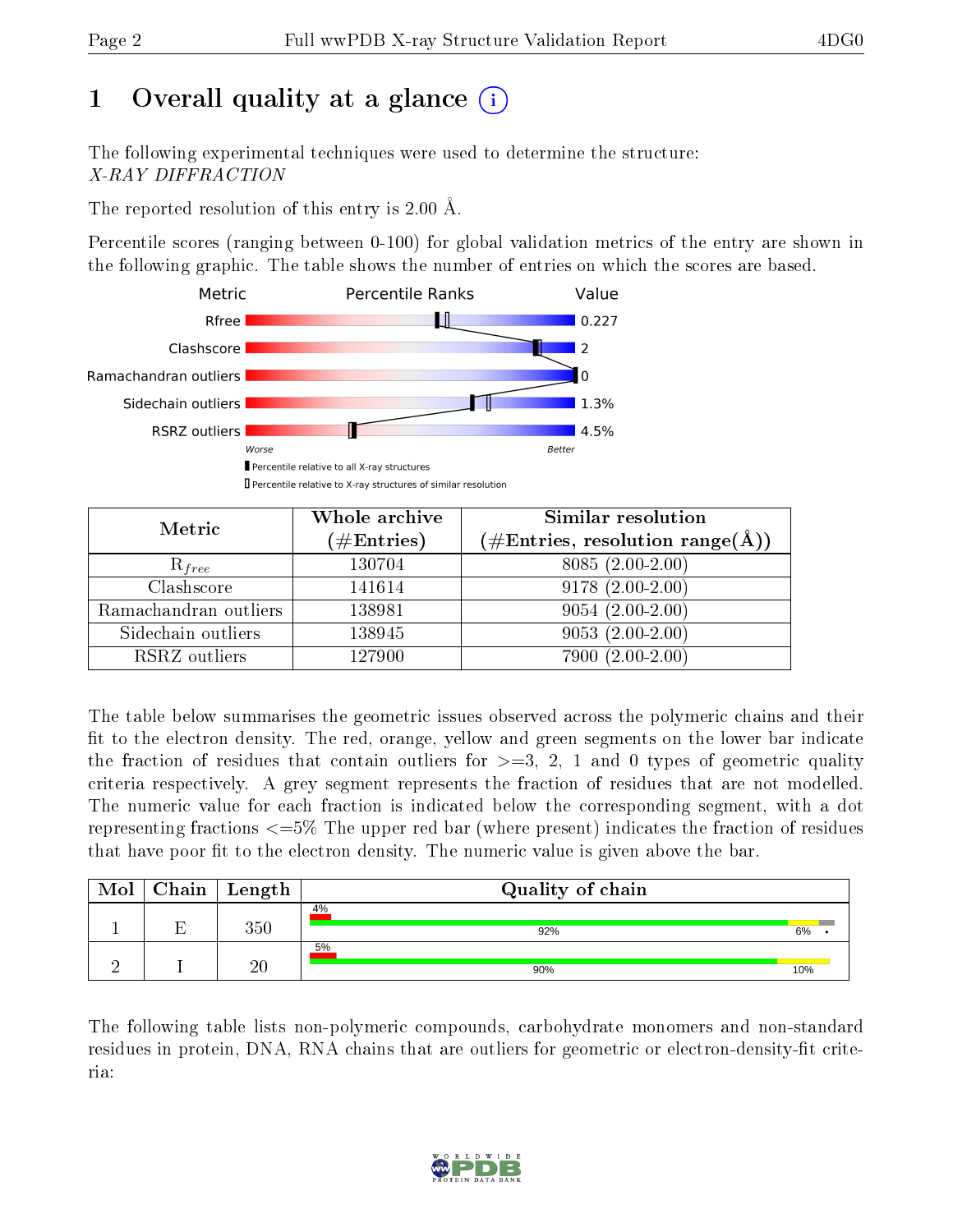|               |  |                                                                      |  | Mol   Type   Chain   Res   Chirality   Geometry   Clashes   Electron density |
|---------------|--|----------------------------------------------------------------------|--|------------------------------------------------------------------------------|
| $3$   MYR   E |  | $\begin{array}{ c c c c c c } \hline 401 & & - \ \hline \end{array}$ |  |                                                                              |

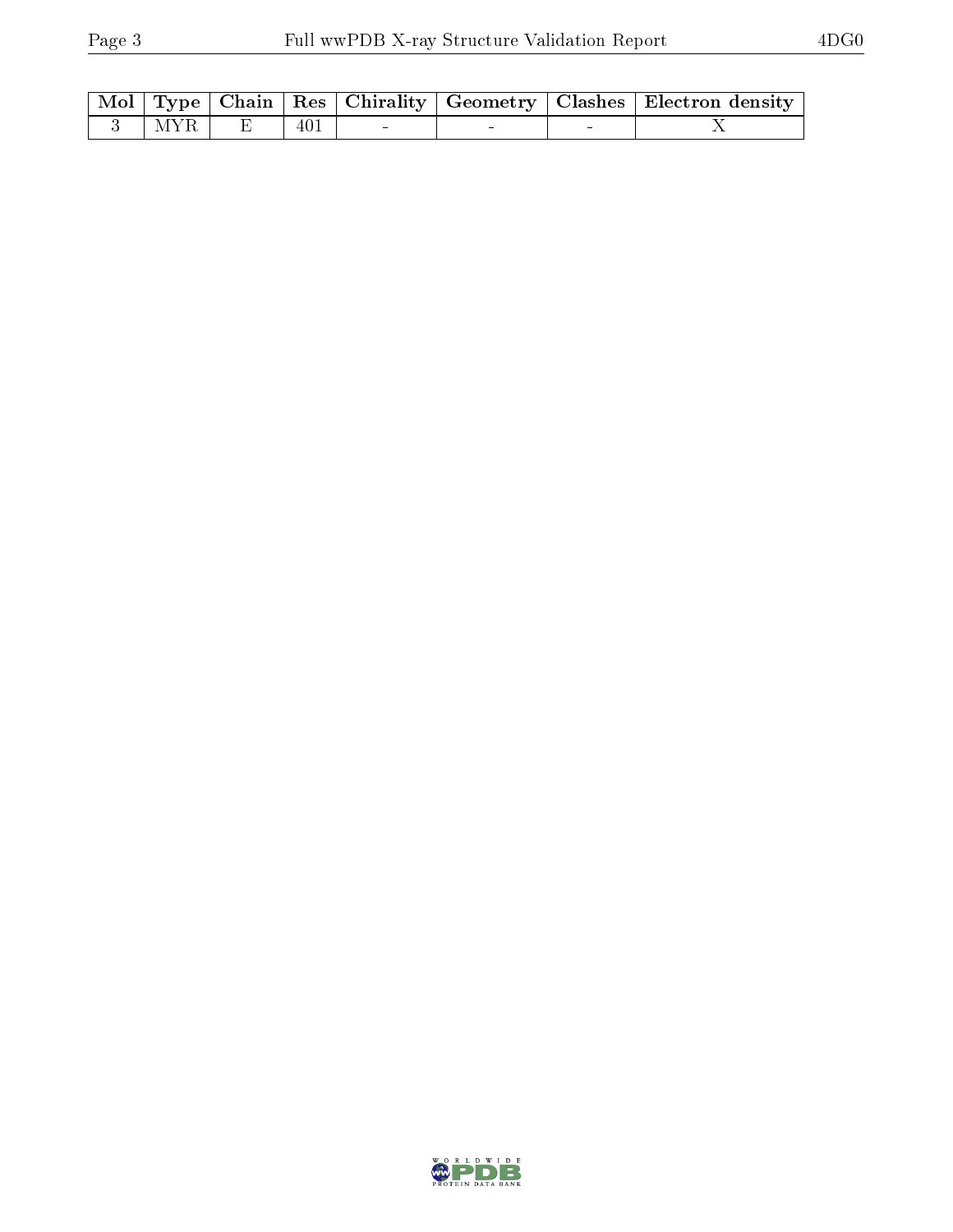# 2 Entry composition (i)

There are 6 unique types of molecules in this entry. The entry contains 3364 atoms, of which 0 are hydrogens and 0 are deuteriums.

In the tables below, the ZeroOcc column contains the number of atoms modelled with zero occupancy, the AltConf column contains the number of residues with at least one atom in alternate conformation and the Trace column contains the number of residues modelled with at most 2 atoms.

• Molecule 1 is a protein called cAMP-dependent protein kinase catalytic subunit alpha.

| Chain | Residues |               |      | Atoms |     |  | $\text{ZeroOcc}$   AltConf   Trace |  |
|-------|----------|---------------|------|-------|-----|--|------------------------------------|--|
|       | 341      | Total<br>2818 | 1821 | 470   | 516 |  |                                    |  |

• Molecule 2 is a protein called cAMP-dependent protein kinase inhibitor alpha.

| $\text{Mol}$ | Chain   Residues |                    | Atoms    |  | $\rm ZeroOcc$   Alt $\rm Conf$   Trace |  |
|--------------|------------------|--------------------|----------|--|----------------------------------------|--|
|              | $20\,$           | Total C N \<br>154 | 93 31 30 |  |                                        |  |

There are 2 discrepancies between the modelled and reference sequences:

| Chain | Residue | Modelled | Actual | ∷omment                           | <b>Reference</b> |
|-------|---------|----------|--------|-----------------------------------|------------------|
|       | $20\,$  |          | ASN    | ENGINEERED MUTATION               | UNP P63248       |
|       |         | SER      |        | ` MUTATION -<br><b>ENGINEERED</b> | INP P63248       |

• Molecule 3 is MYRISTIC ACID (three-letter code: MYR) (formula:  $C_{14}H_{28}O_2$ ).



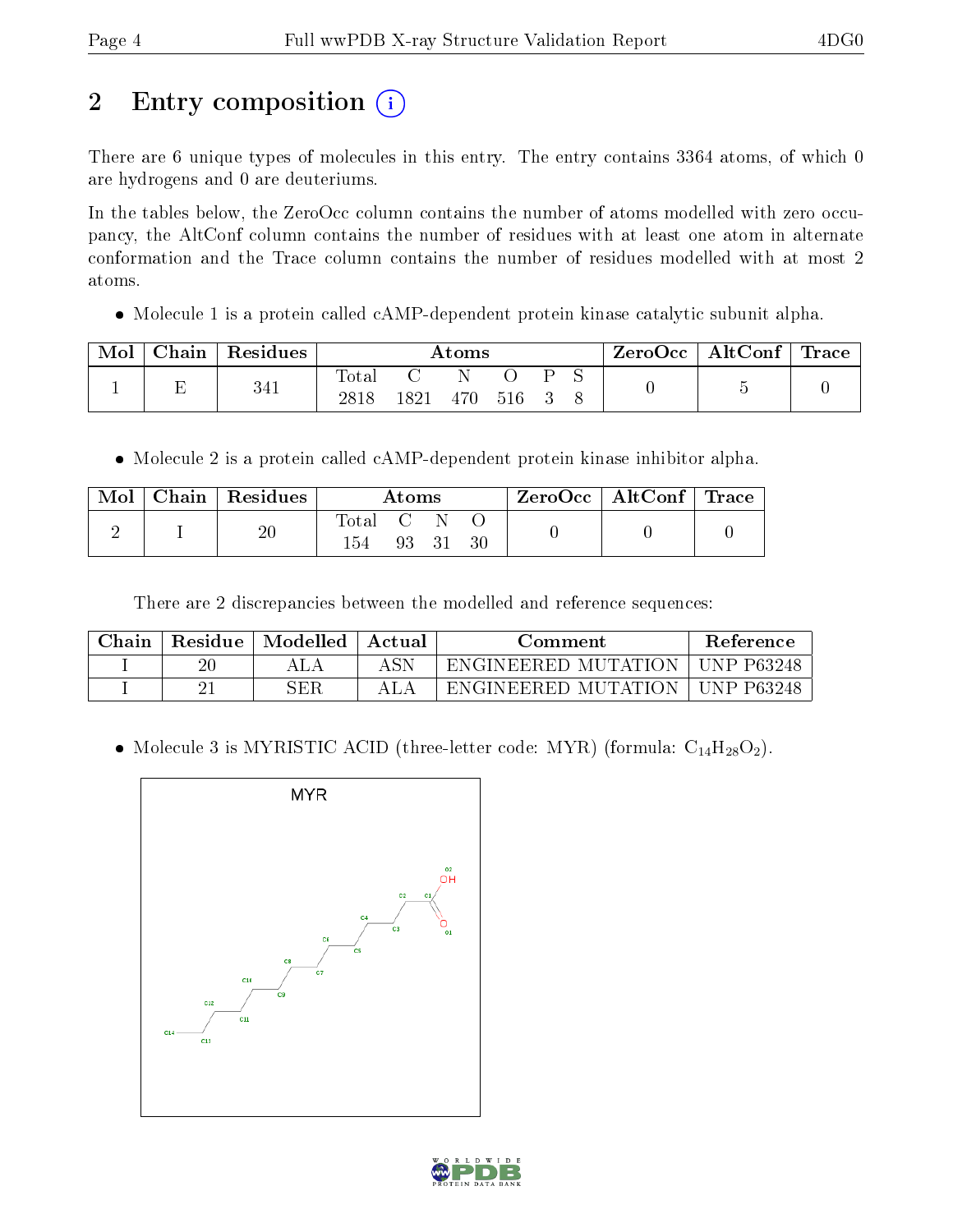|  | $\mid$ Mol $\mid$ Chain $\mid$ Residues | Atoms   |  |  | $ZeroOcc \mid AltConf \mid$ |  |
|--|-----------------------------------------|---------|--|--|-----------------------------|--|
|  |                                         | Total C |  |  |                             |  |

 Molecule 4 is PHOSPHOAMINOPHOSPHONIC ACID-ADENYLATE ESTER (three-letter code: ANP) (formula:  $C_{10}H_{17}N_6O_{12}P_3$ ).



| Mol |  | $Chain   Residues$ |                       | Atoms |  | ZeroOcc   AltConf |  |
|-----|--|--------------------|-----------------------|-------|--|-------------------|--|
|     |  |                    | Total C N O           |       |  |                   |  |
|     |  |                    | $10 \quad 6 \quad 12$ |       |  |                   |  |

Molecule 5 is MAGNESIUM ION (three-letter code: MG) (formula: Mg).

|  | Mol   Chain   Residues | Atoms             | $\mid$ ZeroOcc $\mid$ AltConf $\mid$ |  |
|--|------------------------|-------------------|--------------------------------------|--|
|  |                        | Mε<br>$\rm Total$ |                                      |  |

 $\bullet\,$  Molecule 6 is water.

|  | Mol   Chain   Residues | Atoms                 | $ZeroOcc \   \$ AltConf |
|--|------------------------|-----------------------|-------------------------|
|  | 311                    | Total<br>311<br>- 311 |                         |
|  | 33                     | Total O<br>33<br>33   |                         |

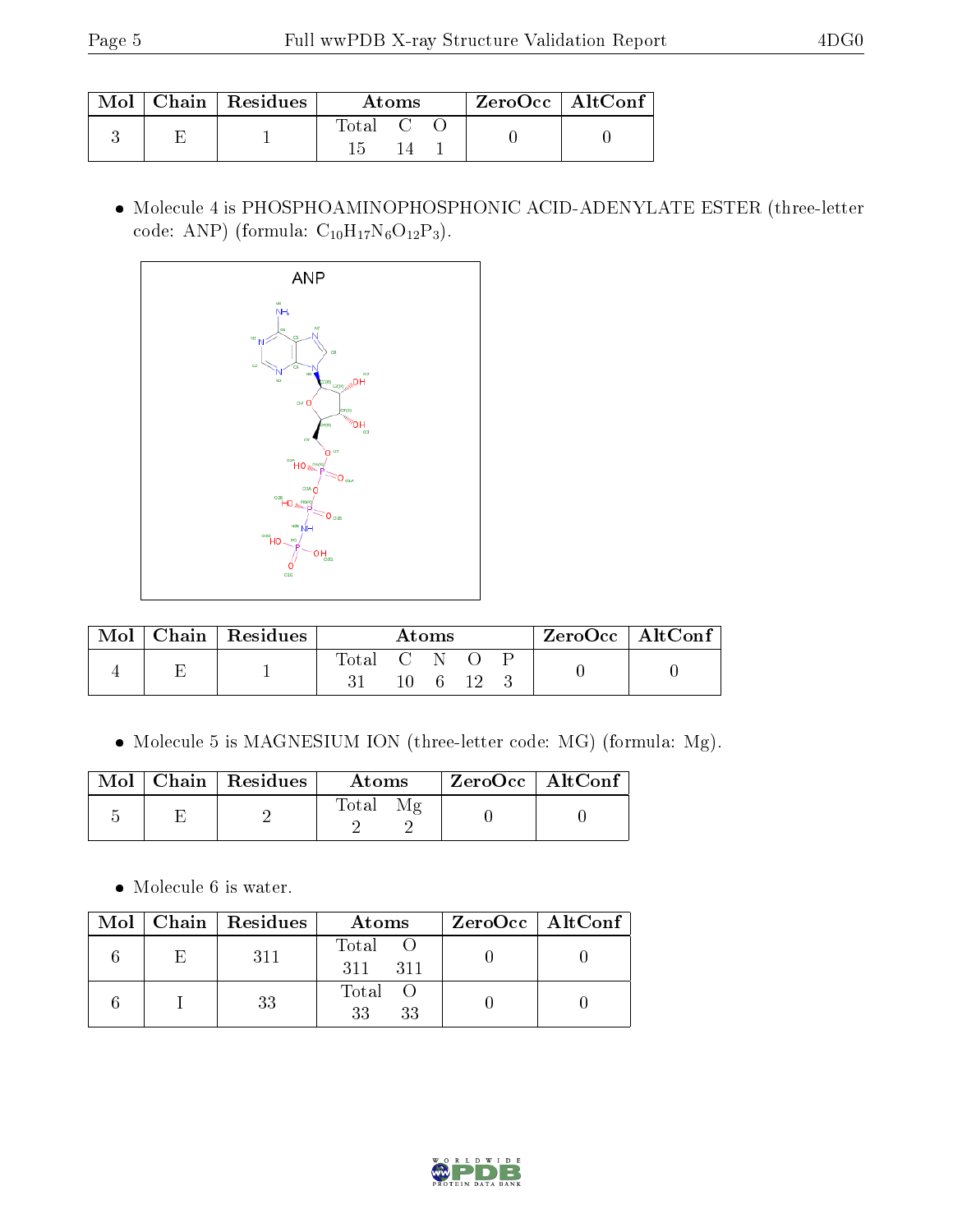# 3 Residue-property plots  $(i)$

These plots are drawn for all protein, RNA and DNA chains in the entry. The first graphic for a chain summarises the proportions of the various outlier classes displayed in the second graphic. The second graphic shows the sequence view annotated by issues in geometry and electron density. Residues are color-coded according to the number of geometric quality criteria for which they contain at least one outlier: green  $= 0$ , yellow  $= 1$ , orange  $= 2$  and red  $= 3$  or more. A red dot above a residue indicates a poor fit to the electron density (RSRZ  $> 2$ ). Stretches of 2 or more consecutive residues without any outlier are shown as a green connector. Residues present in the sample, but not in the model, are shown in grey.

• Molecule 1: cAMP-dependent protein kinase catalytic subunit alpha



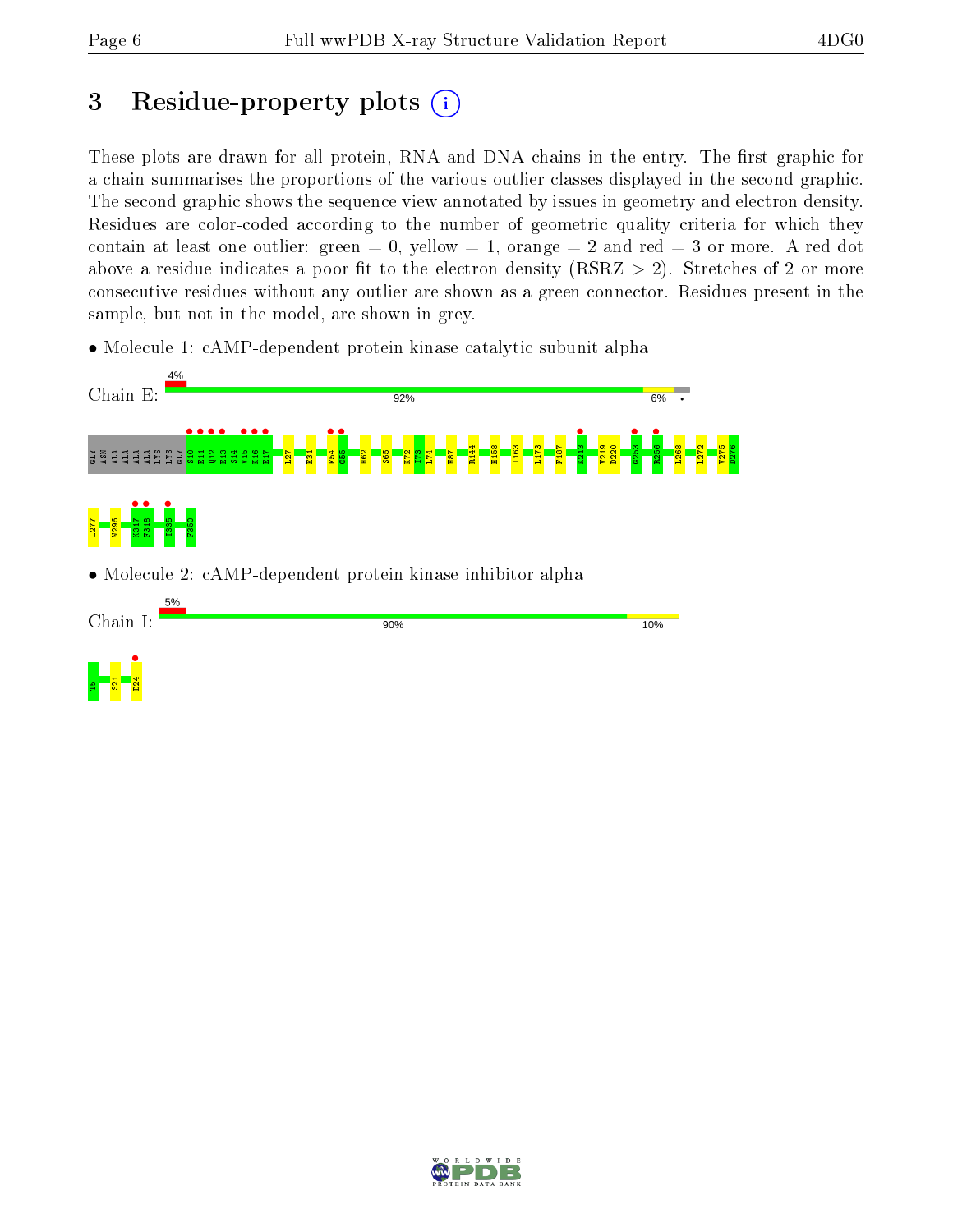# 4 Data and refinement statistics  $(i)$

| Property                                                         | Value                                               | Source     |
|------------------------------------------------------------------|-----------------------------------------------------|------------|
| Space group                                                      | P 21 21 21                                          | Depositor  |
| Cell constants                                                   | $57.80\overline{\text{A}}$<br>78.73Å 99.00Å         | Depositor  |
| a, b, c, $\alpha$ , $\beta$ , $\gamma$                           | $90.00^{\circ}$<br>$90.00^{\circ}$<br>$90.00^\circ$ |            |
| Resolution $(A)$                                                 | $39.37 - 2.00$                                      | Depositor  |
|                                                                  | $39.37 - 2.00$                                      | <b>EDS</b> |
| $\%$ Data completeness                                           | $99.8(39.37-2.00)$                                  | Depositor  |
| (in resolution range)                                            | 99.8 (39.37-2.00)                                   | <b>EDS</b> |
| $R_{merge}$                                                      | (Not available)                                     | Depositor  |
| $\mathrm{R}_{sym}$                                               | 0.11                                                | Depositor  |
| $\langle I/\sigma(I) \rangle^{-1}$                               | $\overline{3.43}$ (at 2.00Å)                        | Xtriage    |
| Refinement program                                               | <b>REFMAC 5.5.0110</b>                              | Depositor  |
|                                                                  | 0.194<br>0.228<br>$\overline{a}$                    | Depositor  |
| $R, R_{free}$                                                    | 0.195<br>0.227<br>$\frac{1}{2}$                     | DCC        |
| $R_{free}$ test set                                              | 1572 reflections $(5.04\%)$                         | wwPDB-VP   |
| Wilson B-factor $(A^2)$                                          | $20.0\,$                                            | Xtriage    |
| Anisotropy                                                       | 0.015                                               | Xtriage    |
| Bulk solvent $k_{sol}(\text{e}/\text{A}^3), B_{sol}(\text{A}^2)$ | $0.35$ , 45.6                                       | <b>EDS</b> |
| L-test for $\mathrm{twinning}^2$                                 | $< L >$ = 0.49, $< L2$ = 0.32                       | Xtriage    |
| Estimated twinning fraction                                      | No twinning to report.                              | Xtriage    |
| $\overline{F_o}, \overline{F_c}$ correlation                     | 0.94                                                | <b>EDS</b> |
| Total number of atoms                                            | 3364                                                | wwPDB-VP   |
| Average B, all atoms $(A^2)$                                     | 22.0                                                | wwPDB-VP   |

Xtriage's analysis on translational NCS is as follows: The largest off-origin peak in the Patterson function is  $5.89\%$  of the height of the origin peak. No significant pseudotranslation is detected.

<sup>&</sup>lt;sup>2</sup>Theoretical values of  $\langle |L| \rangle$ ,  $\langle L^2 \rangle$  for acentric reflections are 0.5, 0.333 respectively for untwinned datasets, and 0.375, 0.2 for perfectly twinned datasets.



<span id="page-6-1"></span><span id="page-6-0"></span><sup>1</sup> Intensities estimated from amplitudes.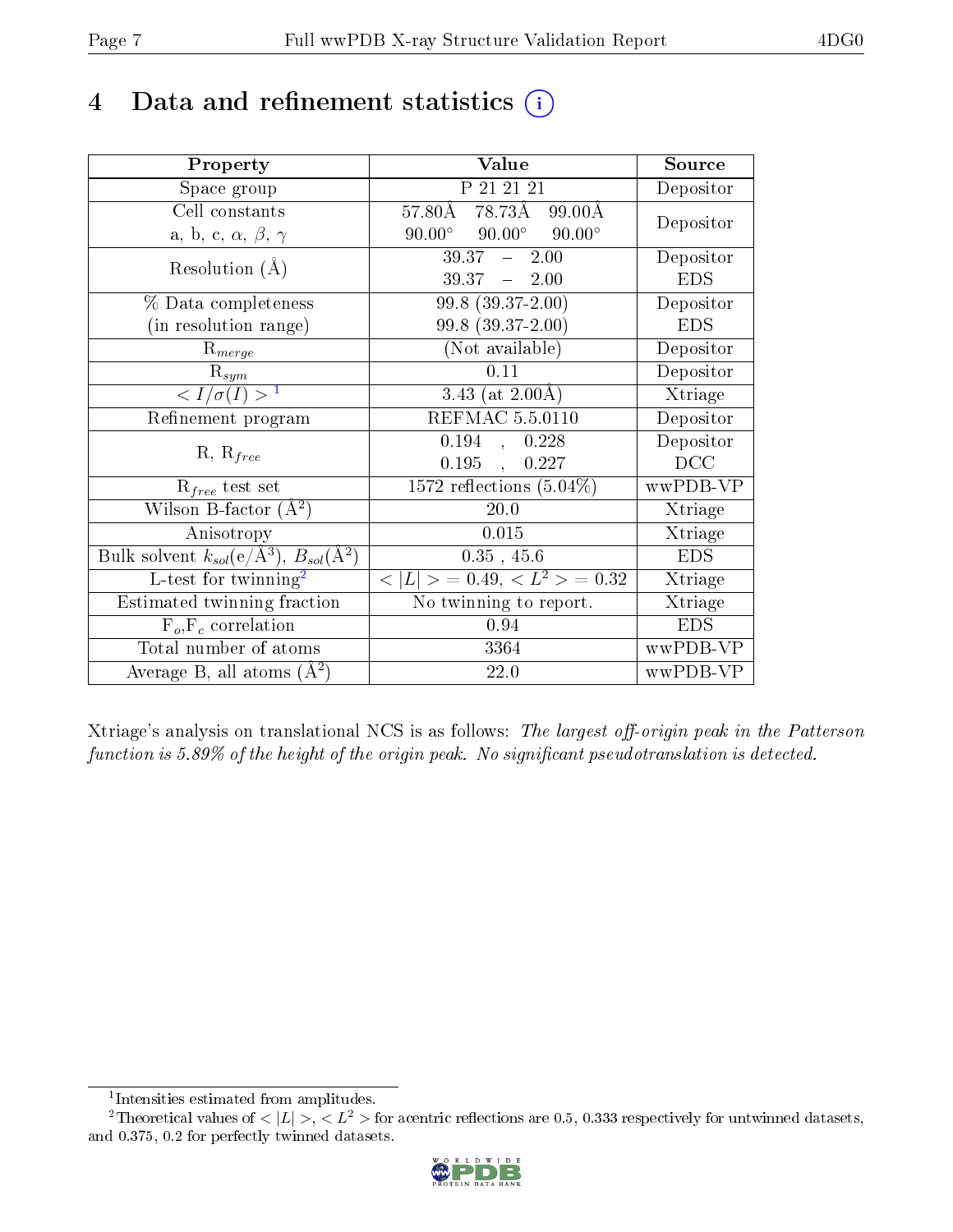# 5 Model quality  $(i)$

## 5.1 Standard geometry  $(i)$

Bond lengths and bond angles in the following residue types are not validated in this section: TPO, MG, MYR, ANP, SEP

The Z score for a bond length (or angle) is the number of standard deviations the observed value is removed from the expected value. A bond length (or angle) with  $|Z| > 5$  is considered an outlier worth inspection. RMSZ is the root-mean-square of all Z scores of the bond lengths (or angles).

| Mol      | Chain |      | Bond lengths |      | Bond angles |
|----------|-------|------|--------------|------|-------------|
|          |       | RMSZ | $\# Z  > 5$  | RMSZ | $\ Z\  > 5$ |
|          | F.    | 0.36 | 0/2869       | 0.46 | 0/3863      |
| $\Omega$ |       | 0.35 | 0/156        | 0.46 | 0/209       |
| AΠ       | Аll   | 0.36 | 0/3025       | 0.46 | 4072        |

There are no bond length outliers.

There are no bond angle outliers.

There are no chirality outliers.

There are no planarity outliers.

### $5.2$  Too-close contacts  $(i)$

In the following table, the Non-H and H(model) columns list the number of non-hydrogen atoms and hydrogen atoms in the chain respectively. The H(added) column lists the number of hydrogen atoms added and optimized by MolProbity. The Clashes column lists the number of clashes within the asymmetric unit, whereas Symm-Clashes lists symmetry related clashes.

| Mol |   |      | Chain   Non-H   $H (model)$ | H(added) |    | $Clashes$   Symm-Clashes |
|-----|---|------|-----------------------------|----------|----|--------------------------|
|     | Ε | 2818 |                             | 2791     | 12 |                          |
| 6)  |   | 154  |                             | 145      |    |                          |
| "   | Ε | 15   |                             | 27       |    |                          |
|     | Е | 31   |                             | 13       |    |                          |
| h   | Е |      |                             |          |    |                          |
|     | Е | 311  |                             |          |    |                          |
|     |   | 33   |                             |          |    |                          |
|     |   | 3364 |                             | 2976     |    |                          |

The all-atom clashscore is defined as the number of clashes found per 1000 atoms (including hydrogen atoms). The all-atom clashscore for this structure is 2.

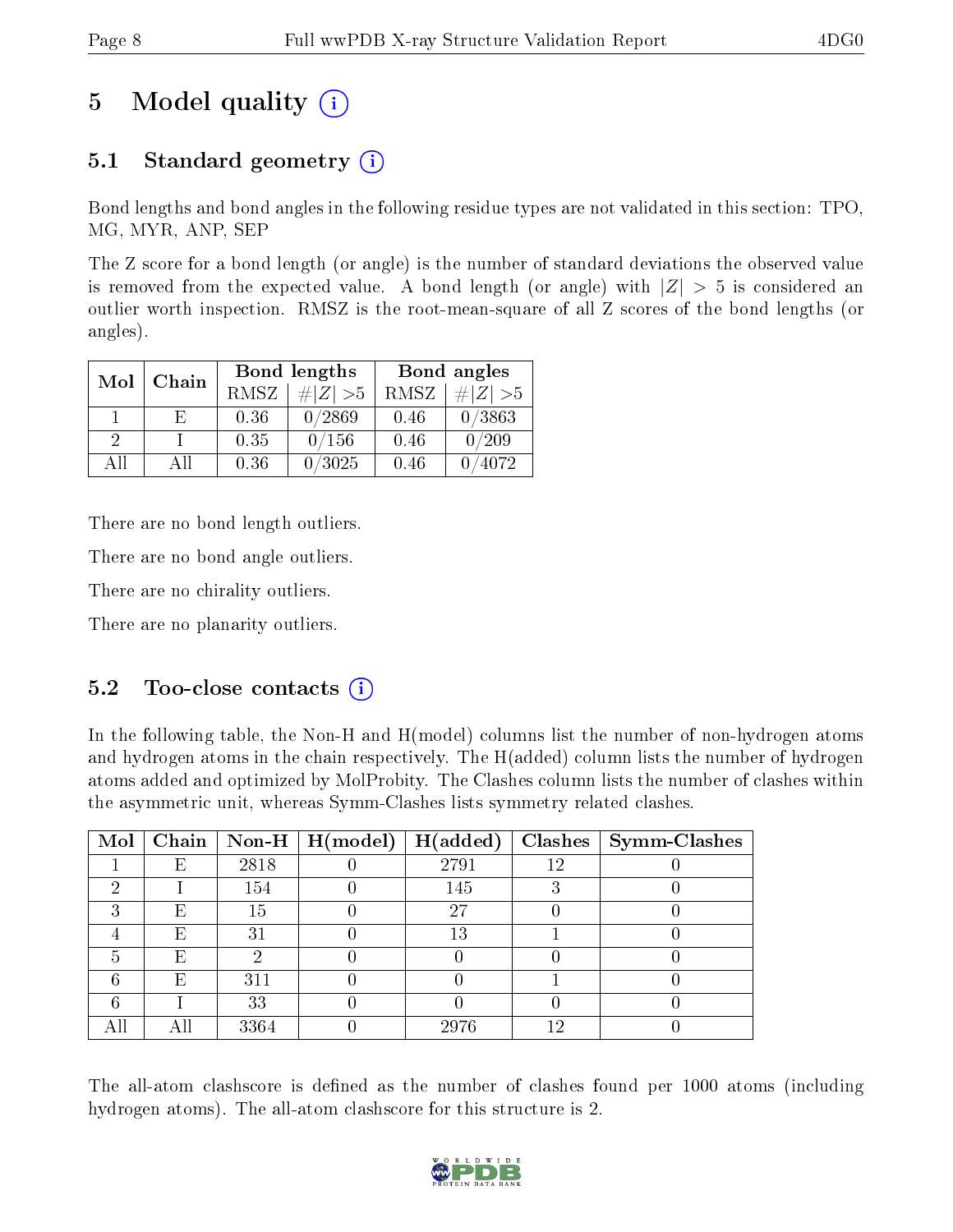| Atom-1               | Atom-2              | Interatomic<br>distance $(A)$ | Clash<br>overlap $(\AA)$ |
|----------------------|---------------------|-------------------------------|--------------------------|
| 1:E:87:HIS:HE1       | 2:1:24:ASP:OD1      | 1.80                          | 0.64                     |
| 1: E: 163: ILE: HD11 | 1: E:219: VAL:HG22  | 1.81                          | 0.62                     |
| 1:E:275:VAL:HG22     | 6:E:802:HOH:O       | 2.02                          | 0.59                     |
| 1: E:87: HIS: CE1    | 2:1:24:ASP:OD1      | 2.61                          | 0.53                     |
| 1: E: 72: LYS: HE2   | 1: E: 74: LEU: HD21 | 1.91                          | 0.52                     |
| 1:E:163:ILE:HD11     | 1: E:219: VAL: CG2  | 2.45                          | 0.46                     |
| 1:E:187:PHE:HE2      | 2:1:21:SER:HB2      | 1.82                          | 0.45                     |
| 1: E:62: HIS: HD2    | 1:E:65:SER:H        | 1.66                          | 0.44                     |
| 1: E: 173: LEU: HD21 | 4: E:402: AND:H2'   | 2.00                          | 0.42                     |
| 1:E:27:LEU:O         | 1:E:31[A]:GLU:HG2   | 2.19                          | 0.42                     |
| 1: E: 158: HIS: HE1  | 1: E: 220: ASP: OD2 | 2.03                          | 0.41                     |
| 1: E: 144: ARG: NE   | 1:E:296:TRP:O       | 2.53                          | 0.40                     |

All (12) close contacts within the same asymmetric unit are listed below, sorted by their clash magnitude.

There are no symmetry-related clashes.

### 5.3 Torsion angles (i)

#### 5.3.1 Protein backbone (i)

In the following table, the Percentiles column shows the percent Ramachandran outliers of the chain as a percentile score with respect to all X-ray entries followed by that with respect to entries of similar resolution.

The Analysed column shows the number of residues for which the backbone conformation was analysed, and the total number of residues.

| Mol | Chain | Analysed                      | Favoured    | Allowed  | $\mid$ Outliers $\mid$ | Percentiles                         |
|-----|-------|-------------------------------|-------------|----------|------------------------|-------------------------------------|
|     | Ε     | $341/350$ (97\%)   334 (98\%) |             | $7(2\%)$ |                        | $\mid$ 100 $\mid$ 100 $\mid$        |
|     |       | $18/20(90\%)$                 | $18(100\%)$ |          |                        | 100 <sub>l</sub><br>100             |
| All | All   | $359/370(97\%)$   $352(98\%)$ |             | 7(2%)    |                        | 100 <sup>7</sup><br>$^{\prime}$ 100 |

There are no Ramachandran outliers to report.

#### 5.3.2 Protein sidechains  $(i)$

In the following table, the Percentiles column shows the percent sidechain outliers of the chain as a percentile score with respect to all X-ray entries followed by that with respect to entries of similar resolution.

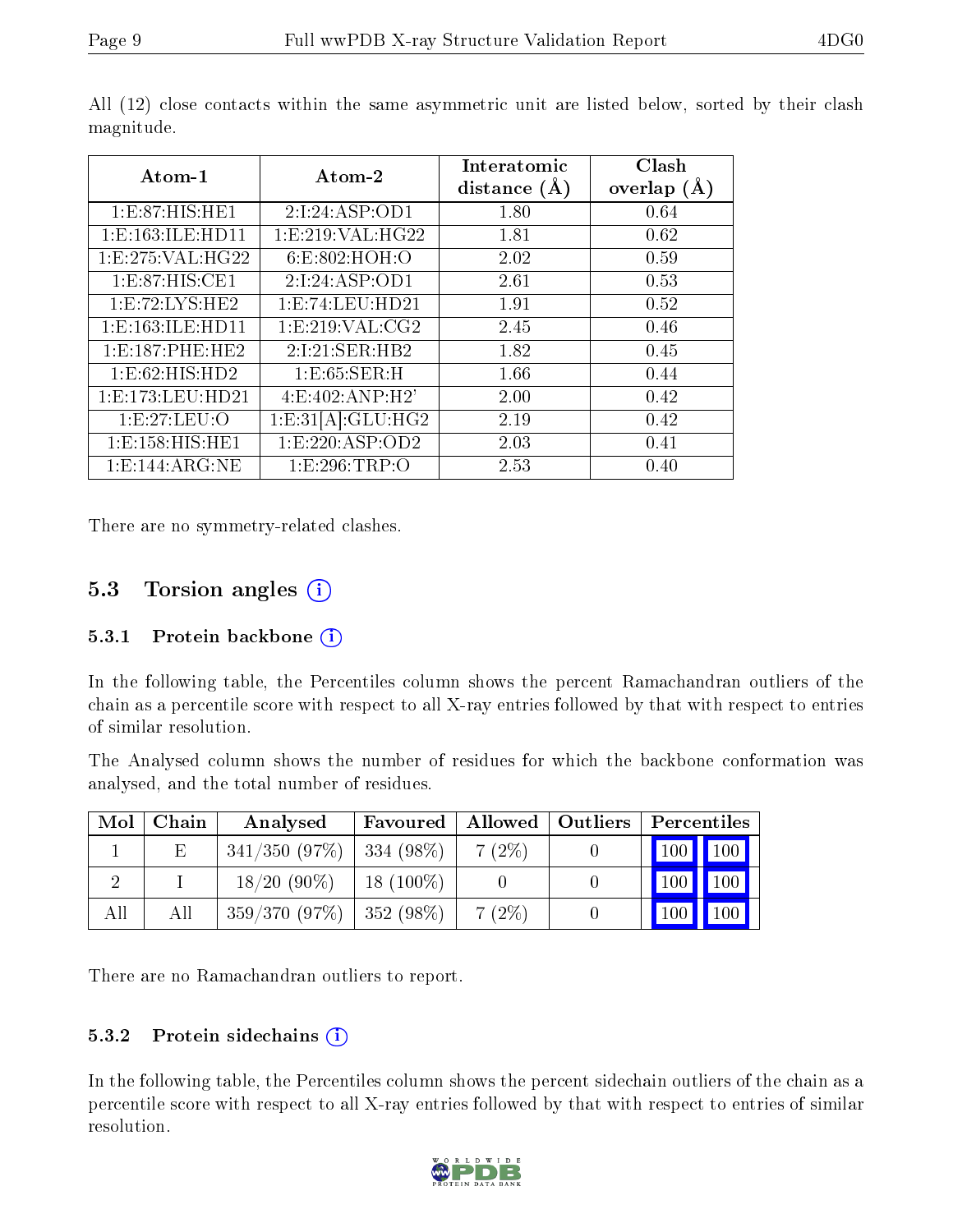| Mol | Chain | Analysed        | Rotameric   Outliers |          | Percentiles      |
|-----|-------|-----------------|----------------------|----------|------------------|
|     | E.    | $298/302(99\%)$ | 294 $(99\%)$         | $4(1\%)$ | 74<br>69         |
| റ   |       | $15/15$ (100\%) | $15(100\%)$          |          | 100 <sup>1</sup> |
| All | All   | $313/317(99\%)$ | $309(99\%)$          | $4(1\%)$ | 69               |

The Analysed column shows the number of residues for which the sidechain conformation was analysed, and the total number of residues.

All (4) residues with a non-rotameric sidechain are listed below:

| Mol | Chain | Res | Type |
|-----|-------|-----|------|
|     |       | 54  | PHE  |
|     |       | 268 | LEU  |
|     |       | 272 | LEU  |
|     |       | 277 | LEU  |

Some sidechains can be flipped to improve hydrogen bonding and reduce clashes. All (7) such sidechains are listed below:

| Mol | Chain | Res | Type       |
|-----|-------|-----|------------|
|     | F,    | 62  | <b>HIS</b> |
|     | E     | 99  | <b>ASN</b> |
|     | E     | 113 | <b>ASN</b> |
|     | E     | 158 | <b>HIS</b> |
|     | F,    | 177 | <b>GLN</b> |
|     | F,    | 271 | <b>ASN</b> |
|     |       | 23  | <b>HIS</b> |

#### 5.3.3 RNA  $(i)$

There are no RNA molecules in this entry.

### 5.4 Non-standard residues in protein, DNA, RNA chains (i)

3 non-standard protein/DNA/RNA residues are modelled in this entry.

In the following table, the Counts columns list the number of bonds (or angles) for which Mogul statistics could be retrieved, the number of bonds (or angles) that are observed in the model and the number of bonds (or angles) that are dened in the Chemical Component Dictionary. The Link column lists molecule types, if any, to which the group is linked. The Z score for a bond length (or angle) is the number of standard deviations the observed value is removed from the expected value. A bond length (or angle) with  $|Z| > 2$  is considered an outlier worth inspection. RMSZ is the root-mean-square of all Z scores of the bond lengths (or angles).

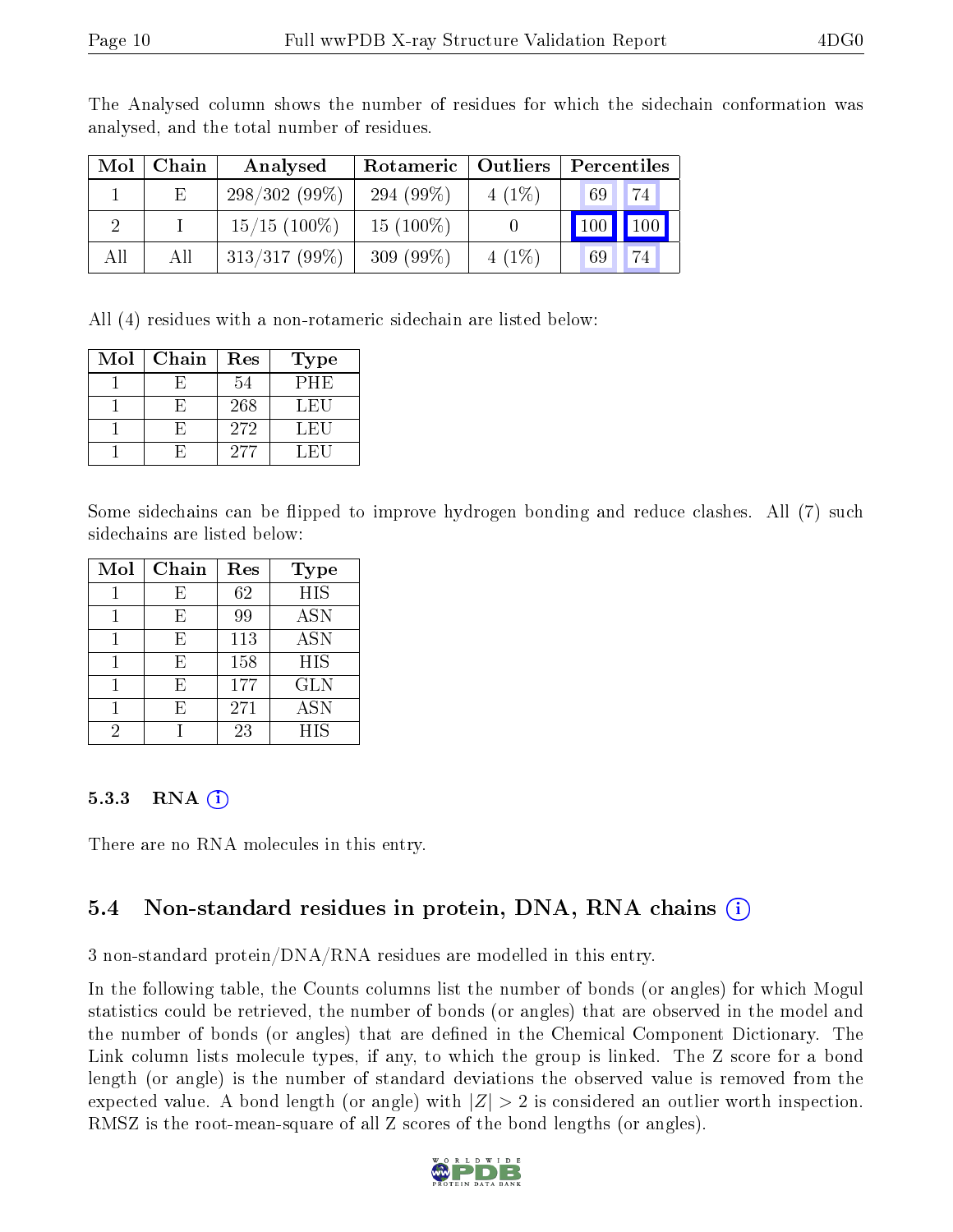| Mol<br>Chain<br>Type |  |     |  |               |             | Res        |            |      |                             |  |  |  |  |  |  |  |  |  |  | Link |  | Bond lengths |  |  | Bond angles |  |
|----------------------|--|-----|--|---------------|-------------|------------|------------|------|-----------------------------|--|--|--|--|--|--|--|--|--|--|------|--|--------------|--|--|-------------|--|
|                      |  |     |  | $\rm{Counts}$ | <b>RMSZ</b> | Z<br>$#^+$ | Counts     | RMSZ | #                           |  |  |  |  |  |  |  |  |  |  |      |  |              |  |  |             |  |
| <b>TPO</b>           |  | 197 |  | 8,10,11       | 0.73        |            | 10, 14, 16 | 0.99 |                             |  |  |  |  |  |  |  |  |  |  |      |  |              |  |  |             |  |
| <b>SEP</b>           |  | 139 |  | 8,9,10        | 1.58        | 12%        | 8,12,14    | 1.75 | $(25\%$                     |  |  |  |  |  |  |  |  |  |  |      |  |              |  |  |             |  |
| <b>SEP</b>           |  | 338 |  | 8,9,10        | 1.50        | $12\%$     | 8,12,14    | 1.88 | $\sqrt{(25\%)}$<br>$\Omega$ |  |  |  |  |  |  |  |  |  |  |      |  |              |  |  |             |  |

In the following table, the Chirals column lists the number of chiral outliers, the number of chiral centers analysed, the number of these observed in the model and the number defined in the Chemical Component Dictionary. Similar counts are reported in the Torsion and Rings columns. '-' means no outliers of that kind were identified.

| Mol | Type <sub>1</sub> |     | Chain   Res   Link   Chirals | Torsions   Rings |  |
|-----|-------------------|-----|------------------------------|------------------|--|
|     | <b>TPO</b>        | 197 |                              | 0/9/11/13        |  |
|     | SEP               | 139 | $\sim$                       | 0/5/8/10         |  |
|     | <b>SEP</b>        | 338 |                              | 3/5/8/10         |  |

All (2) bond length outliers are listed below:

| Mol | Chain | $\operatorname{Res}$ |     | $\vert$ Type $\vert$ Atoms $\vert$ | $\mathbf{Z}$ | $\mid$ Observed( $\AA$ ) $\mid$ Ideal( $\AA$ ) |              |
|-----|-------|----------------------|-----|------------------------------------|--------------|------------------------------------------------|--------------|
|     |       | 139                  | SFP | $P$ -O <sub>1</sub> $P$            | 3.42         | $1.61\,$                                       | $1.50^\circ$ |
|     |       | 338                  | SFP | $P$ -O <sub>1</sub> $P$            | 3.30         | 1 61                                           | 1.50         |

All (4) bond angle outliers are listed below:

| Mol | Chain | Res | Type | Atoms      |         | Observed $(°)$ | Ideal $(°)$ |
|-----|-------|-----|------|------------|---------|----------------|-------------|
|     |       | 338 | SEP  | $OG-CB-CA$ | 4.17    | 112.21         | 108.14      |
|     | E.    | 139 | SEP  | OG-CB-CA   | 3.62    | 111.67         | 108.14      |
|     |       | 338 | SEP  | P-OG-CB    | $-2.64$ | 111.03         | 118.30      |
|     |       | 139 | SEP  | P-OG-CB    | $-2.54$ | 111.30         | 118.30      |

There are no chirality outliers.

All (3) torsion outliers are listed below:

| $Mol$   Chain | $\operatorname{Res}$ | Type | Atoms         |
|---------------|----------------------|------|---------------|
|               | 338                  | SEP  | CA-CB-OG-P    |
|               | 338                  | SEP  | $CB-OG-P-O2P$ |
| н             | 338                  | SEP  | N-CA-CB-OG    |

There are no ring outliers.

No monomer is involved in short contacts.

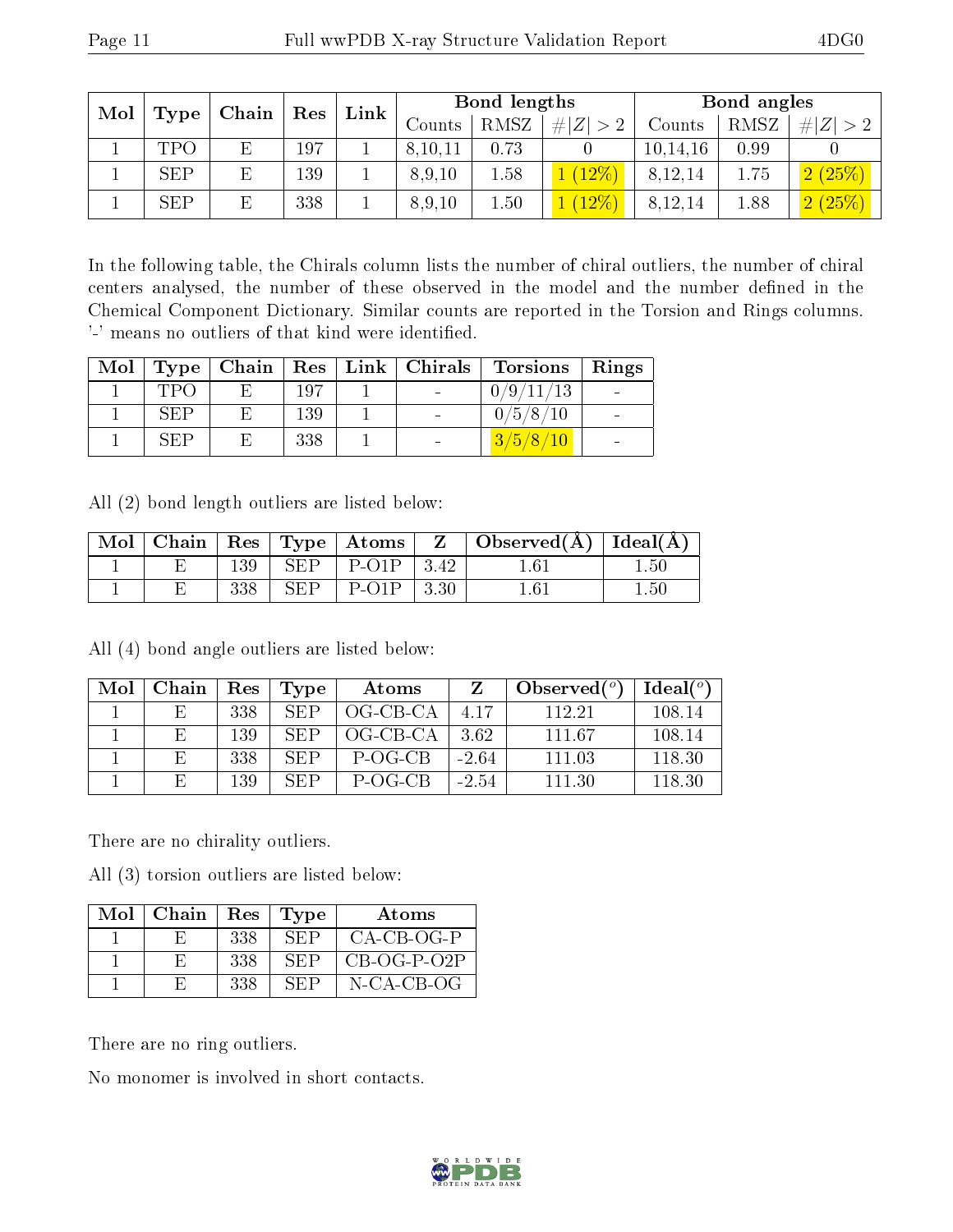### 5.5 Carbohydrates (i)

There are no carbohydrates in this entry.

### 5.6 Ligand geometry  $(i)$

Of 4 ligands modelled in this entry, 2 are monoatomic - leaving 2 for Mogul analysis.

In the following table, the Counts columns list the number of bonds (or angles) for which Mogul statistics could be retrieved, the number of bonds (or angles) that are observed in the model and the number of bonds (or angles) that are defined in the Chemical Component Dictionary. The Link column lists molecule types, if any, to which the group is linked. The Z score for a bond length (or angle) is the number of standard deviations the observed value is removed from the expected value. A bond length (or angle) with  $|Z| > 2$  is considered an outlier worth inspection. RMSZ is the root-mean-square of all Z scores of the bond lengths (or angles).

| Mol<br>Type | $ $ Chain $ $ Res |   |     | Link |            | Bond lengths |         |            | Bond angles |              |  |
|-------------|-------------------|---|-----|------|------------|--------------|---------|------------|-------------|--------------|--|
|             |                   |   |     |      | Counts     | RMSZ         | #Z  > 2 | Counts     | RMSZ        | $+  Z   > 2$ |  |
|             | ANP               | E | 402 |      | 29, 33, 33 | 1.45         | 5(17%)  | 31,52,52   | 1.54        | 6 $(19\%)$   |  |
|             | MYR               |   | 401 |      | 14,14,15   | 0.38         |         | 13, 13, 15 | 0.68        |              |  |

In the following table, the Chirals column lists the number of chiral outliers, the number of chiral centers analysed, the number of these observed in the model and the number defined in the Chemical Component Dictionary. Similar counts are reported in the Torsion and Rings columns. '-' means no outliers of that kind were identified.

|            |     |        | Mol   Type   Chain   Res   Link   Chirals | <b>Torsions</b>        | Rings |
|------------|-----|--------|-------------------------------------------|------------------------|-------|
| <b>ANP</b> | 402 |        | <b>Contract Contract</b>                  | $2/14/38/38$   0/3/3/3 |       |
| <b>MYR</b> | 401 | $\sim$ |                                           | 7/11/12/13             |       |

All (5) bond length outliers are listed below:

| Mol | Chain | $\mathbf{Res}$ | Type       | $\boldsymbol{\mathrm{Atoms}}$ | Z       | Observe d(A) | Ideal(A) |
|-----|-------|----------------|------------|-------------------------------|---------|--------------|----------|
|     | E.    | 402            |            | $ANP$   PG-O1G                | 3.46    | 1.51         | 1.46     |
|     | E.    | 402            | <b>ANP</b> | $P_{\rm B-O1B}$               | 3.24    | 1.51         | 1.46     |
|     | E.    | 402            | ANP.       | $C5-C4$                       | 2.64    | 1.47         | 1.40     |
|     | E.    | 402            | A NP       | PB-O2B                        | $-2.05$ | 1.51         | 1.56     |
|     | F.    | 402            | A N D      | $C2-N3$                       | 2.04    | 1.35         | 1.32     |

All (6) bond angle outliers are listed below:

| $\mid$ Mol $\mid$ Chain $\mid$ Res $\mid$ Type $\mid$ |     | Atoms                            | Observed $(^\circ)$   Ideal $(^\circ)$ |        |  |
|-------------------------------------------------------|-----|----------------------------------|----------------------------------------|--------|--|
|                                                       | 402 | $+$ ANP $+$ O1G-PG-N3B $+$ -3.81 |                                        | 106.16 |  |

Continued on next page...

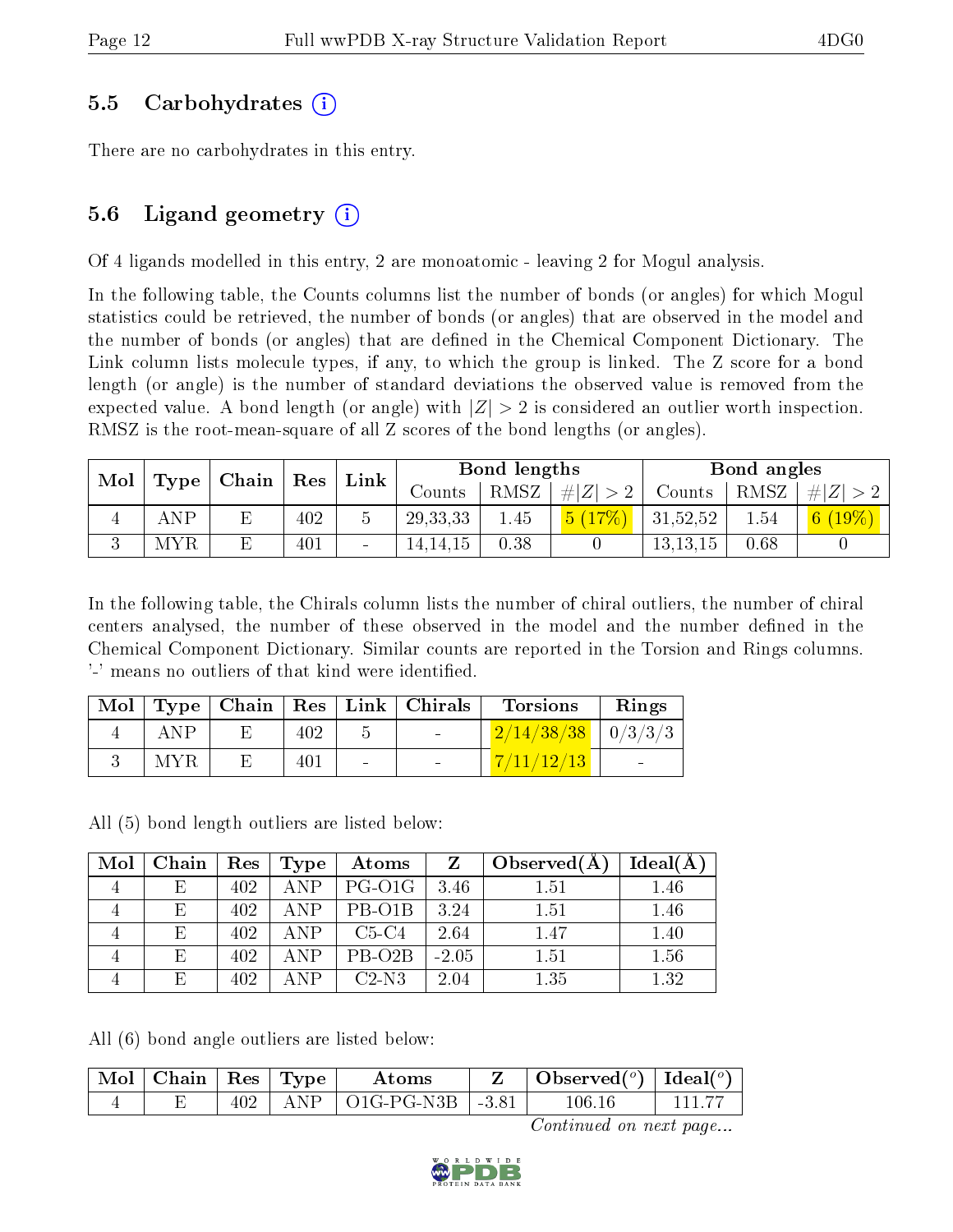| Mol | Chain | Res  | Type  | Atoms        |         | Observed $(°)$ | Ideal $(^\circ)$ |
|-----|-------|------|-------|--------------|---------|----------------|------------------|
|     | E     | 402. | A N P | $O2B-PB-O1B$ | 3.66    | 117.59         | 109.92           |
|     | E     | 402  | ANP   | $N3-C2-N1$   | $-3.28$ | 123.56         | 128.68           |
|     | E     | 402  | ANP   | $O3G-PG-O2G$ | 2.28    | 113.70         | 107.64           |
|     | Ε     | 402  | ANP   | $C4-C5-N7$   | $-2.26$ | 107.05         | 109.40           |
|     | E     | 402  | A N P | PA-O3A-PB    | $-2.22$ | 124.79         | 132.62           |

Continued from previous page...

There are no chirality outliers.

All (9) torsion outliers are listed below:

| Mol            | Chain | Res | Type       | Atoms                                                          |
|----------------|-------|-----|------------|----------------------------------------------------------------|
| 4              | E     | 402 | <b>ANP</b> | PB-N3B-PG-O1G                                                  |
| $\overline{4}$ | E     | 402 | <b>ANP</b> | PG-N3B-PB-O1B                                                  |
| 3              | E     | 401 | <b>MYR</b> | $C1-C2-C3-C4$                                                  |
| 3              | E     | 401 | <b>MYR</b> | C4-C5-C6-C7                                                    |
| 3              | E     | 401 | <b>MYR</b> | $\overline{C2}$ -C3-C4-C5                                      |
| 3              | F,    | 401 | <b>MYR</b> | C9-C10-C11-C12                                                 |
| 3              | F,    | 401 | <b>MYR</b> | C <sub>5</sub> -C <sub>6</sub> -C <sub>7</sub> -C <sub>8</sub> |
| 3              | E     | 401 | <b>MYR</b> | C7-C8-C9-C10                                                   |
| 3              | F)    | 401 | MYR.       | C11-C10-C9-C8                                                  |

There are no ring outliers.

1 monomer is involved in 1 short contact:

|  |                     | Mol   Chain   Res   Type   Clashes   Symm-Clashes |
|--|---------------------|---------------------------------------------------|
|  | $402 \pm \text{AP}$ |                                                   |

The following is a two-dimensional graphical depiction of Mogul quality analysis of bond lengths, bond angles, torsion angles, and ring geometry for all instances of the Ligand of Interest. In addition, ligands with molecular weight > 250 and outliers as shown on the validation Tables will also be included. For torsion angles, if less then 5% of the Mogul distribution of torsion angles is within 10 degrees of the torsion angle in question, then that torsion angle is considered an outlier. Any bond that is central to one or more torsion angles identified as an outlier by Mogul will be highlighted in the graph. For rings, the root-mean-square deviation (RMSD) between the ring in question and similar rings identified by Mogul is calculated over all ring torsion angles. If the average RMSD is greater than 60 degrees and the minimal RMSD between the ring in question and any Mogul-identified rings is also greater than 60 degrees, then that ring is considered an outlier. The outliers are highlighted in purple. The color gray indicates Mogul did not find sufficient equivalents in the CSD to analyse the geometry.

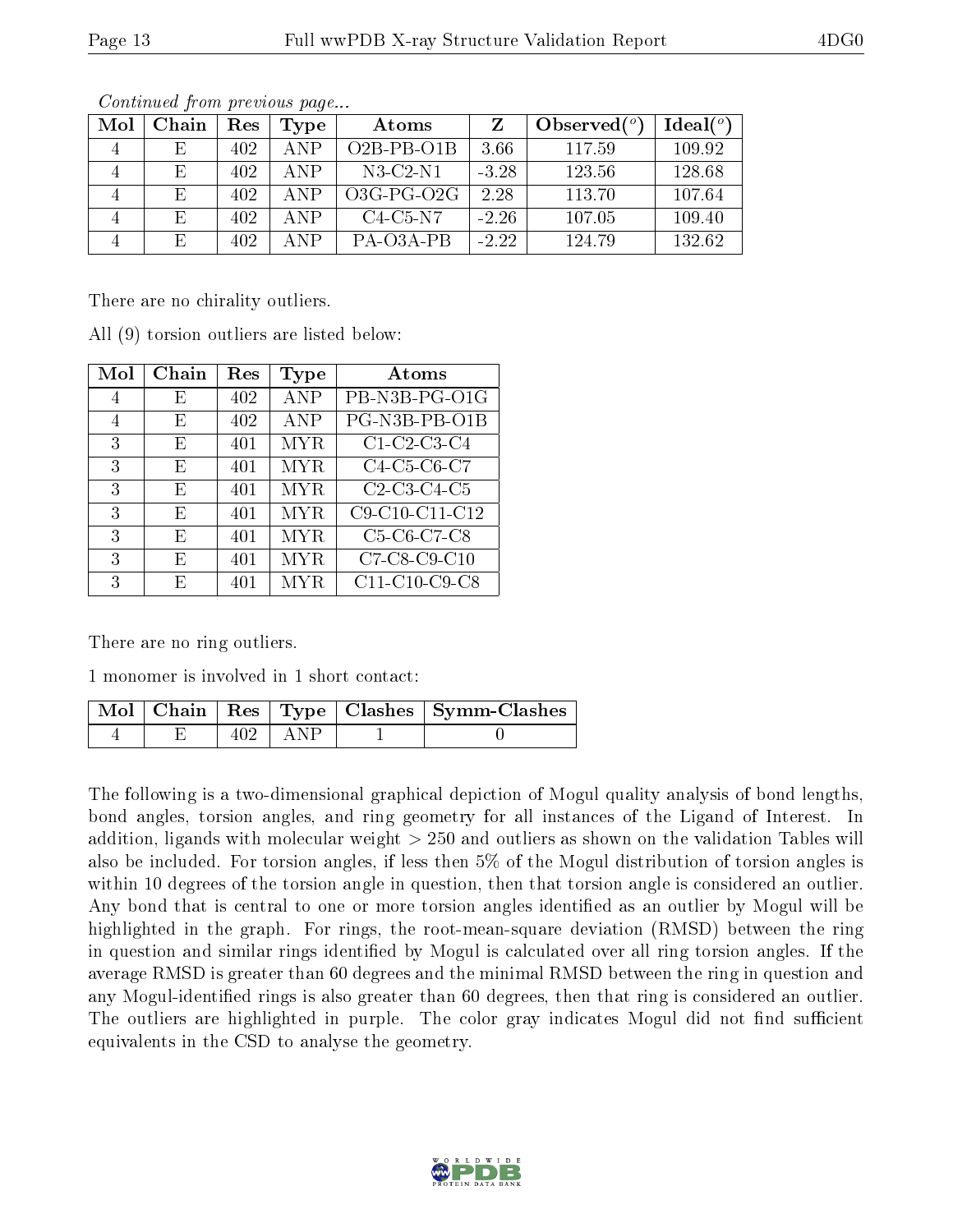

## 5.7 [O](https://www.wwpdb.org/validation/2017/XrayValidationReportHelp#nonstandard_residues_and_ligands)ther polymers (i)

There are no such residues in this entry.

### 5.8 Polymer linkage issues (i)

There are no chain breaks in this entry.

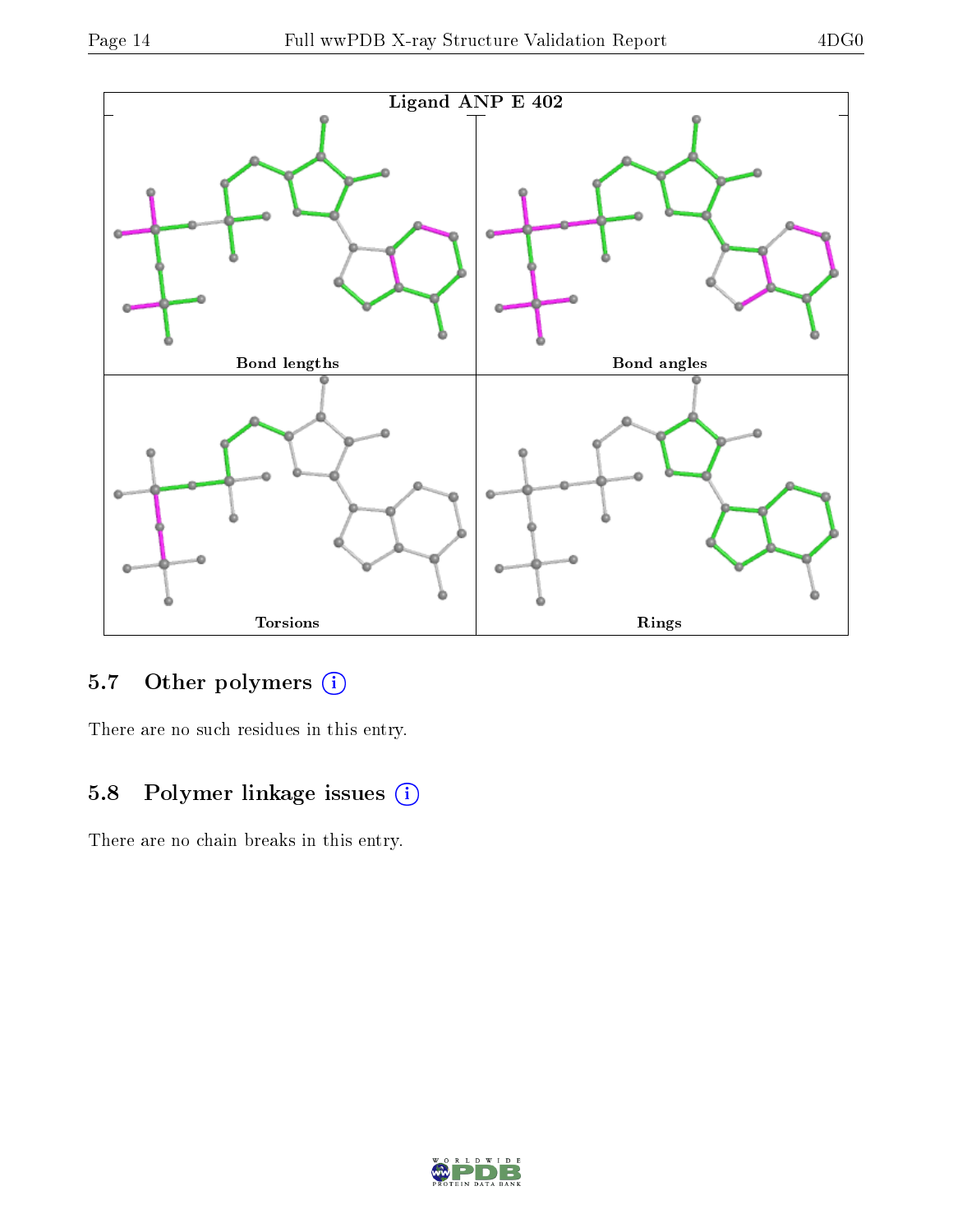# 6 Fit of model and data  $\left( \cdot \right)$

## 6.1 Protein, DNA and RNA chains (i)

In the following table, the column labelled  $#RSRZ>2'$  contains the number (and percentage) of RSRZ outliers, followed by percent RSRZ outliers for the chain as percentile scores relative to all X-ray entries and entries of similar resolution. The OWAB column contains the minimum, median,  $95<sup>th</sup>$  percentile and maximum values of the occupancy-weighted average B-factor per residue. The column labelled  $Q< 0.9$  lists the number of (and percentage) of residues with an average occupancy less than 0.9.

| Mol | Chain | Analysed        | $<$ RSRZ $>$ | # $RSRZ>2$                            | $\vert$ OWAB(Å <sup>2</sup> ) $\vert$ | $\overline{Q}$ $<$ $0.9$ |
|-----|-------|-----------------|--------------|---------------------------------------|---------------------------------------|--------------------------|
|     | E     | $338/350(96\%)$ | 0.14         | $15(4\%)$ 34<br>$-133$                | 10, 20, 35, 59                        |                          |
|     |       | $20/20$ (100\%) | $-0.05$      | $1(5\%)$ 28<br><b>28</b>              | 13, 17, 39, 49                        |                          |
| All | All   | $358/370(96\%)$ | 0.13         | $16(4\%)$ 33<br>$1132$ $\blacksquare$ | 10, 19, 35, 59                        |                          |

All (16) RSRZ outliers are listed below:

| Mol            | Chain                   | Res | <b>Type</b>          | $_{\rm RSRZ}$ |
|----------------|-------------------------|-----|----------------------|---------------|
| $\mathbf{1}$   | E                       | 10  | SER                  | 7.1           |
| $\mathbf{1}$   | E                       | 12  | <b>GLN</b>           | 6.0           |
| $\mathbf{1}$   | E                       | 11  | $\operatorname{GLU}$ | 5.5           |
| $\mathbf{1}$   | E                       | 13  | GLU                  | 4.3           |
| $\mathbf{1}$   | E                       | 253 | <b>GLY</b>           | $3.9\,$       |
| $\overline{2}$ | I                       | 24  | ASP                  | 3.9           |
| $\mathbf{1}$   | E                       | 54  | PHE                  | 3.4           |
| $\mathbf{1}$   | E                       | 17  | GLU                  | 3.3           |
| $\mathbf 1$    | E                       | 15  | <b>VAL</b>           | 2.9           |
| $\mathbf{1}$   | $\overline{\mathrm{E}}$ | 55  | <b>GLY</b>           | 2.6           |
| $\mathbf{1}$   | E                       | 318 | PHE                  | 2.5           |
| $\mathbf{1}$   | E                       | 16  | LYS                  | 2.5           |
| $\mathbf{1}$   | E                       | 317 | <b>LYS</b>           | 2.5           |
| $\mathbf{1}$   | E                       | 335 | ILE                  | 2.4           |
| $\mathbf{1}$   | E                       | 213 | <b>LYS</b>           | 2.4           |
| $\mathbf{1}$   | E                       | 256 | ${\rm ARG}$          | 2.1           |

## 6.2 Non-standard residues in protein, DNA, RNA chains  $(i)$

In the following table, the Atoms column lists the number of modelled atoms in the group and the number defined in the chemical component dictionary. The B-factors column lists the minimum, median,  $95<sup>th</sup>$  percentile and maximum values of B factors of atoms in the group. The column labelled  $Q< 0.9$ ' lists the number of atoms with occupancy less than 0.9.

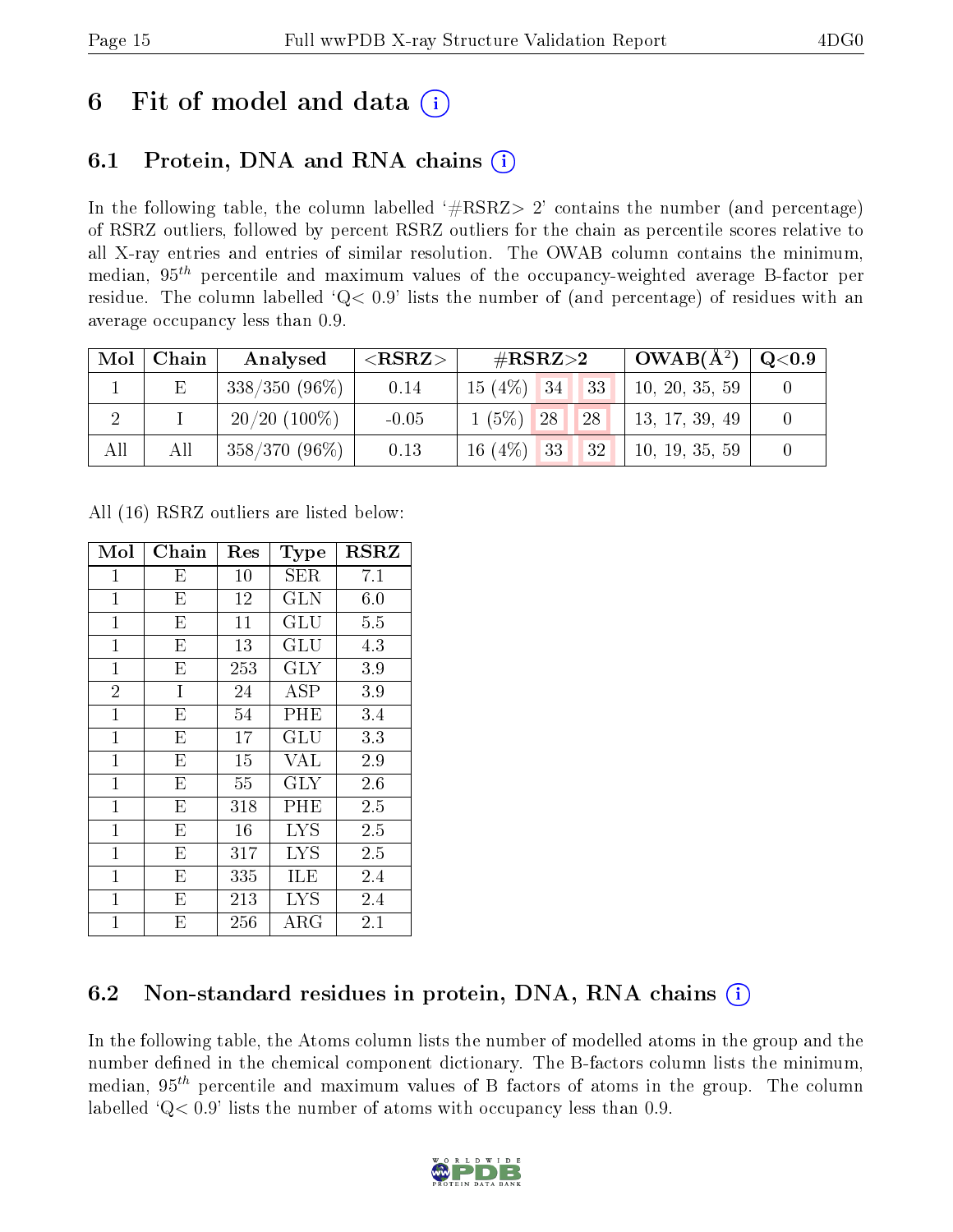| Mol | Type | Chain |     | Res   Atoms |          |      | $\mid$ RSCC $\mid$ RSR $\mid$ B-factors( $A^2$ ) | $\mathrm{O}{<}0.9$ |
|-----|------|-------|-----|-------------|----------|------|--------------------------------------------------|--------------------|
|     | SEP  |       | 139 | 10 /        | 0.96     | 0.14 | 15, 18, 21, 21                                   |                    |
|     | SEP  |       | 338 | $10\,/\,$   | 0.96     | 0.10 | 27, 28, 30, 30                                   |                    |
|     | TPO  |       | 197 | 19          | $0.99\,$ | 0.09 | 17.18.19.20                                      |                    |

#### 6.3 Carbohydrates  $(i)$

There are no carbohydrates in this entry.

### 6.4 Ligands  $(i)$

In the following table, the Atoms column lists the number of modelled atoms in the group and the number defined in the chemical component dictionary. The B-factors column lists the minimum, median,  $95<sup>th</sup>$  percentile and maximum values of B factors of atoms in the group. The column labelled 'Q< 0.9' lists the number of atoms with occupancy less than 0.9.

| Mol | Type | Chain | Res | Atoms | $\bf RSCC$ |      | $\parallel$ RSR $\parallel$ B-factors $\overline{A^2}$ | Q <sub>0.9</sub> |
|-----|------|-------|-----|-------|------------|------|--------------------------------------------------------|------------------|
|     | MYR. | E,    | 401 | 15/16 | 0.52       | 0.40 | 47,55,63,64                                            |                  |
|     | МG   | E     | 403 |       | 0.95       | 0.07 | 17, 17, 17, 17                                         |                  |
|     | ANP  | E     | 402 | 31/31 | 0.97       | 0.09 | 16, 17, 22, 23                                         |                  |
|     | МG   | E     | 404 |       | 0.98       | 0.10 | 14.14.14.14                                            |                  |

The following is a graphical depiction of the model fit to experimental electron density of all instances of the Ligand of Interest. In addition, ligands with molecular weight  $> 250$  and outliers as shown on the geometry validation Tables will also be included. Each fit is shown from different orientation to approximate a three-dimensional view.